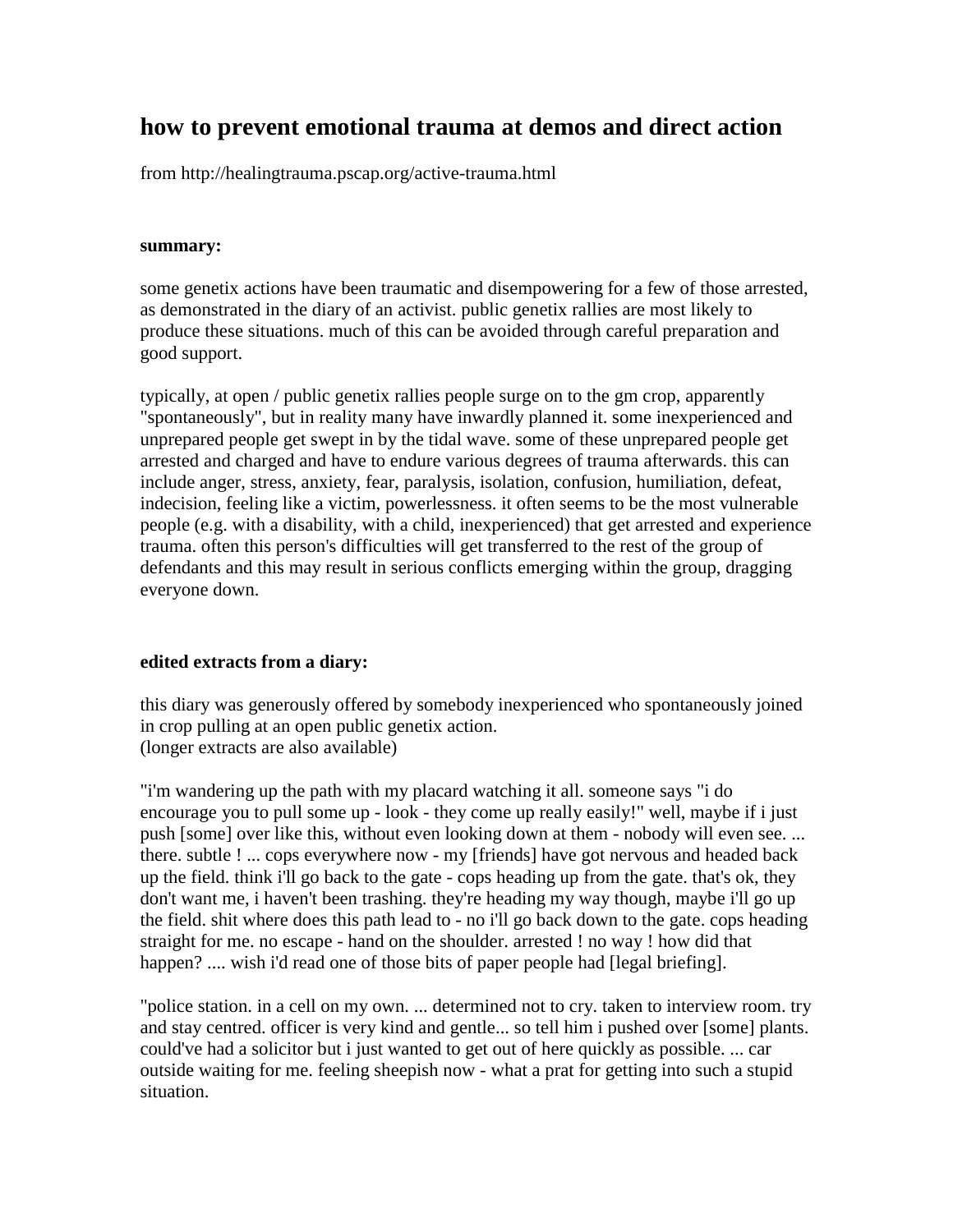"day after the action: ... panic setting in. bit tearful. ...

"a month later at the police station: ... i'm first to arrive. always too early. should i wait for [the others] or just go in? don't want to be in trouble for being late. go in alone. they charge me with criminal damage. can't believe it - start shaking and crying. tell them i was supposed to have a solicitor - they chase it up for me and lock me in a cell 'till she arrives. crying hard. ... solicitor arrives. tells me what happens next, forms, fingerprints, bail. go home dazed and depressed.

"first hearing (six weeks after action): ... i'm anxious about (a) my mum seeing me on the news - she's just had surgery, she really doesn't need the worry - and she does worry; (b) what i'm going to get fined - potentially much more. worried about the money granny left me last year - the only legacy i'm likely to get. they might take the lot. meet barrister. ... wants to know everyone's pleas. they all want ... to go "not guilty" - he wants to know my plea - court ushers saying we've got to go into court now, they're all filing out - i don't know, i don't know ! i thought i wasn't going to have to decide this today - oh no! tears coming, i hate this. "w" realised, says something to barrister - but we're all trooping in to court now - me all wet and dripping tears."

## **experiences like this understandably lead people to assume:**

(a) all direct action is terrifying and they are never going to do anything so silly again which means our movement is unsustainable; (b) it makes more sense to do actions covertly so you don't get the legal consequences - there are some good arguments for acting covertly but this one is a misconception.

why is it that some individuals experience extreme trauma following arrests while others come through it empowered?

how can four women take the risk of destroying £13 million worth of warplane, go through 6 months of remand in prison and come out strong? how come they survived that and were empowered by the experience (even before they were acquitted). how come two of them went on to do further high risk actions and go to prison again and again. they claim there is nothing unusual or heroic in their characters.

#### **how trauma can be avoided:**

the case for careful preparation before an action and support afterwards

most experienced activists confirm repeatedly that the most important step to avoiding trauma is to be well prepared, especially emotionally and psychologically - and spiritually if so inclined. this simply means to reflect on what is ahead, imagine how it will feel, think about what you can do about it. emotions like fear are usually about the unknown and will dissolve if you think about the things that could happen and plan what